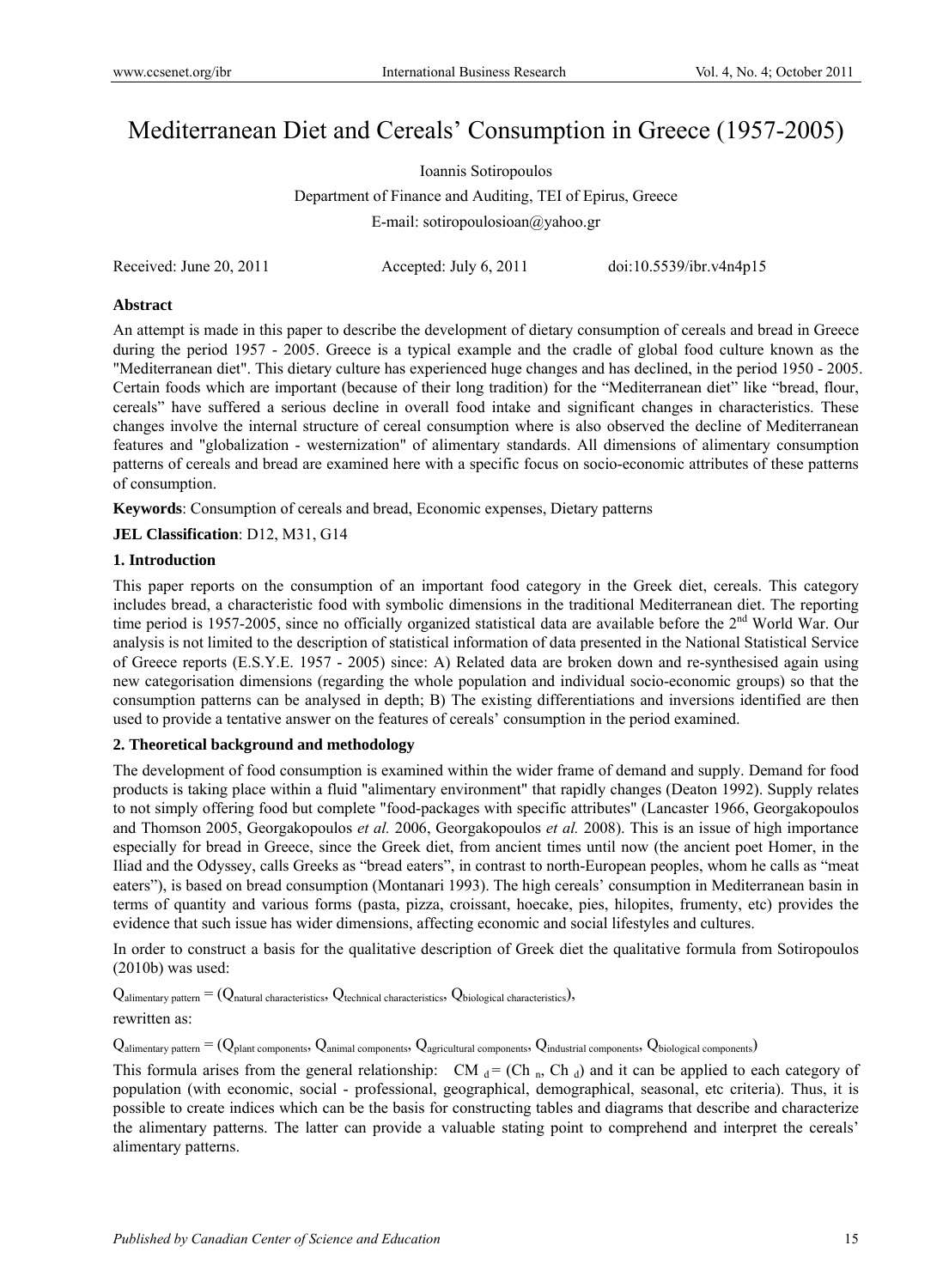Additionally, ANOVA analysis was used to test if there is statistically significant difference in the percentage of the various food categories over the examined period. Finally, two linear regression analyses ( $y = a + b t + e$ , where e: random error) were conducted to examine if there is statistically significant a) reduction of bread consumption and b) increase of processed cereals consumption over time. Specifically, for the first regression the dependent variable was the percentage of bread in the total cereals consumption and the independent variable was the time, while for the second regression the dependent variable was the percentage of processed cereals in the total cereals consumption and the independent variable was the time.

#### **3. Cereals' and bread consumption in Greece**

The daily diet of Greek consumer becomes, during the examined period (1957-2005), increasingly greasier and richer in calories, proteins, and sugars (Sotiropoulos, 2010a). Specifically, the proportion of plant based foods (cereals, bread, legumes, vegetables, fruits, olive oil, wine, small amounts of goat/lamb meat) compared to animal foods in the traditional Greek "Mediterranean" alimentary model of 1950's was overwhelming. This alimentary pattern changed at the decade of 1980s in favour of animal origin foods, but by the end of 90's, due to the adoption of industrial – international lifestyle, the plant origin foods became again more important than the animal ones. Only to mention that expenses on "bread and other cereals" in 1957 accounted for 22.6% of the total food expenses, but fifty years later their proportion has fallen to 6.8% (Sotiropoulos, 2010a). Moreover, while half of the total food expenditure in 1950's was dedicated to cereals and fruits-vegetables (the two bigger categories of plant products), this proportion has shrunk to one third afterwards because of the reduction of cereals consumption.

According to Figure 1 the structure of alimentary patterns is continuously changing during the examined period. During the 1950s and 1960s cereal (bread), vegetables and legumes, fruits and olive oil dominated Greek alimentation. However, these traditional food categories had been characterised by a gradual reduction in consumers' demand until 1974. A large increase in meat consumption in general was recorded in H.B.S of 1974. This became a typical feature of the Greek alimentation until the end of the 90s. From the beginning of the 80s onwards a new trend emerged that also proved elemental in the formation of the contemporary dietary habits in Greece. There was a progressive and constant increase on food expenditure "away from home". This included expenditure on industrial/processed products (such as non-alcoholic beverages for example).

Louis Malassis (1986) using data from the period 1975/77 distinguished 9 basic alimentary models around the world: Anglo-Saxon, Central-European, Scandinavian, Mediterranean, Eastern-European, Japanese, Traditional rural cereals, Traditional rural vegetables (potatoes etc), and Traditional mixed (cereals, milk, meat) nomadic animal breeding populations (Table 1). Consequently, the differences between Mediterranean patterns and the Anglo-Saxon and European ones are apparent when comparing the structure of alimentary patterns internationally. However, these differences tend to eliminate during the last two decades (Figure 1) because the Greek diet is rapidly industrialized approaching the Anglo-Saxon and Centre-European patterns.

The "flour, bread, cereal" group is an indicative example of the industrialisation of the modern Greek alimentary patterns (Table. 2). Traditional products' percentages are diminishing over time, while simultaneously industrials' are increasing. Bread consumption had stabilised in 2005 at the half of total cereal consumption with a slightly decreasing trend. Other processed cereals substituted traditional agricultural food products and captured the other half of total cereal consumption. This is in sharp contrast to the situation at the beginning of the examined period where processed cereals share was less than 1/5 in total household expenditure on cereals. This is also the case for own-products (farming for self-sufficiency) consumption which captured 15.2% in 1963/64 but less than 2% by 2005 (cereals/ total of own consumption) (Sotiropoulos, 2004).

Thus, the symbolic for the Mediterranean diet category of cereals is slowly industrialised (pastas, biscuits, dried bread etc.) during the first two decades of the examined period, losing at the same time its agricultural - cottage and traditional features (flour, bread, rice, wheat, maize). For bread, the most important element of this group, its percentage is rapidly decreasing from the decade of 1950s until 1980s (15.6% in 1957/58, 8.6% in 1981/82, 10.0% in 1993/94, 8.6% 2004/05). Since then, its percentage is stabilised and this conclusively influences decisive the "behaviour" of the entire category of cereals. After the 1980s this industrialisation accelerated as new cereal-based processed products appeared (such as corn flakes, savoury snacks - crisps, crackers, pancakes, tarts, pop-corn, porridge, homogenised baby food, low calories products, etc.). All these products had western origins and complied with the international alimentary patterns.

However these patterns also had social and biomedical repercussions. Associated physical appearance trends promoted now the slim/thin body type (as opposed to the heavier body type of previous periods in Western Europe). This in turn promoted new lifestyles and values (e.g. tourism growth and the male/female physical appearance on the beach). Cereals containing sugar and pastas decreased their participation in the related food consumption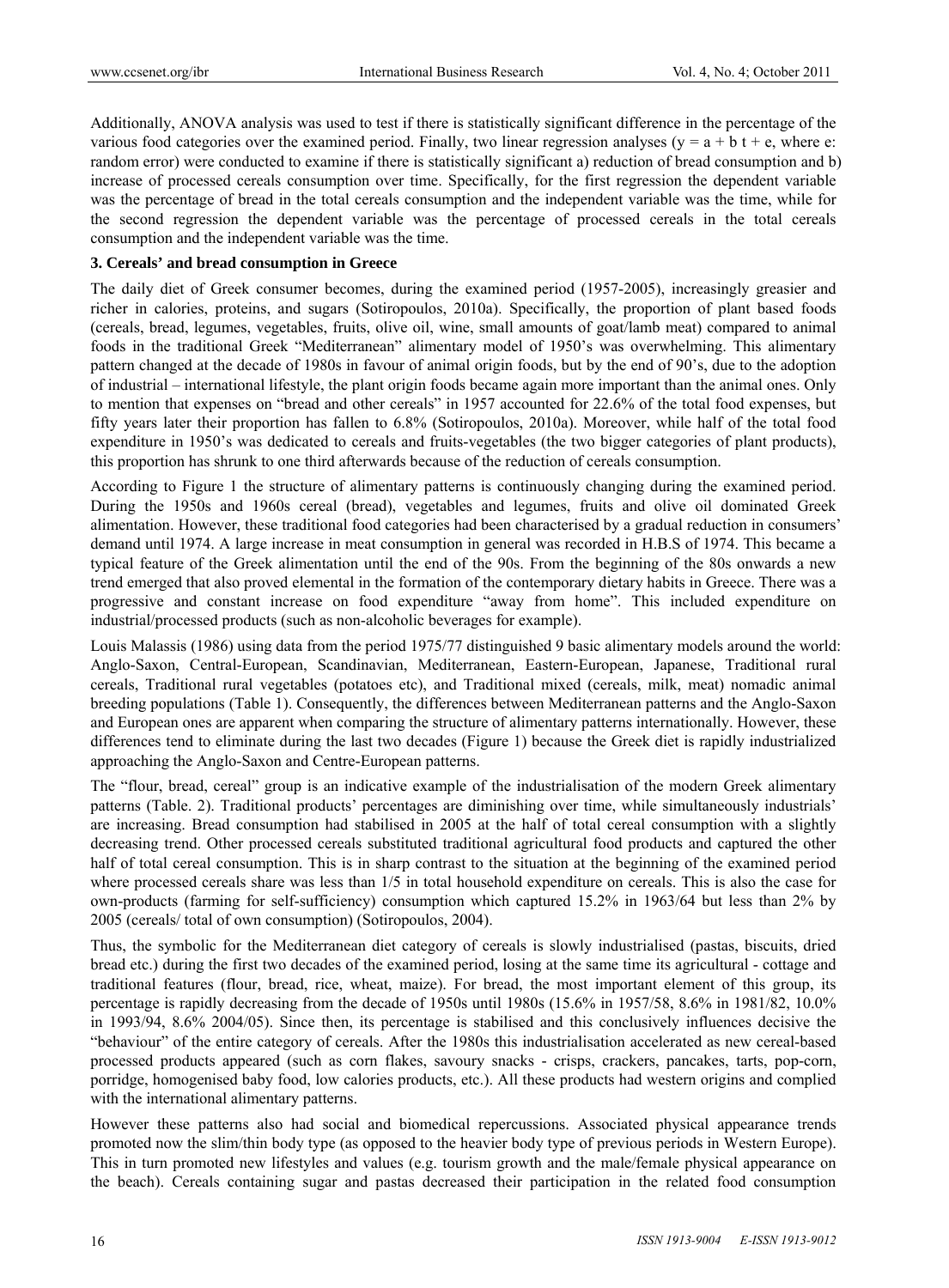expenditure. The extent of this change became even more evident during the "sugar/fat-scare" period (after the 1960s - Malassis 1986, Fischler 1990) and it was also based on medical suggestions, work related/professional demands, sovereignty of picture (and physical appearance issues) in the digital era, etc.

# **4. Cereals (and bread) consumption of the different groups of the population.**

Data analysis revealed significant differentiations in the alimentary consumption patterns among the different (economic, vocational, demographic, urban-rural, etc) groups of the population during the examined period (Table 3.1). One can observe various behaviours such as innovative, traditional, intermediate – "average Greek", particular and so on.

For example, during the traditional decade of 1950s, the superiority of the higher economic groups (i.e. "purchases of more than 4,70  $\in$  per month") (Table 3.2) in the new meat products, as well as, in the expenditure on "food away from home", is important, compared to the lower economic classes (i.e. "purchases of up to 0,73  $\epsilon$  per month") (Sotiropoulos, 2010a). These differences in the alimentary patterns become radical at the last decade and it is only meat and dairy products that maintain percentages of around the 10%, while the other categories shrink in very small percentages. For higher economic groups the expenditure on cereals approached 10% of the total food expenses during the decade of 1950s, but by 2004/05 (i.e. "purchases of more than 3.501  $\epsilon$  per month") this percentage fell to around 5%. On the contrary, the alimentary patterns of the lower economic classes (i.e. "purchases of up to 750  $\epsilon$  per month") showed very little changes during the examined period, while the percentage of expenditure for food groups such as bread-cereals, meat and dairy products is rather high (above 16%). Consequently, the alimentary patterns of the higher economic classes could be described as "industrial-internationalized", while those of the lower economic classes never diverged from their rural and traditional features (Sotiropoulos, 2010a).

Table 4.1.a. shows the changes that took place in the structure of cereal consumption during the last half century in Greece. Agricultural products have decreased their contribution to the total of cereal consumption, while simultaneously the processed cereals have raised their share. Flour and rice have decreased their percentages in all economic groups. The same is the case for bread (traditional Mediterranean product), especially in the higher economic groups of the population. The percentages of new processed cereals (i.e. rusks, biscuits, etc) increased very considerably and especially in the higher economic groups more than twofold.

Contrary to the various economic groups of population, where the differences continue to exist or even to be intensified over time, the differences among the various vocational groups (Table 4.2) were also important at the first post-war decades until 1970s, and afterwards they begin to mitigate, although there are differentiations among them, and a time delay is apparent between lower and higher vocational groups. This time delay is due to the earlier adoption of the "new" alimentary patterns by the higher vocational groups (directors, employers, etc) compared to the lower vocational groups (workers, unemployed etc.), which they follow gradually (after HBS 1974, Sotiropoulos, 2002). The quantitative differentiations pertain to the higher percentages of the higher vocational groups compared to the lower vocational groups for these new food products, while the share of cereals in the total food expenses is lower for the higher vocational groups compared to the lower vocational groups (Table 3.1).

The findings based on geographical criteria are similar to the above (Tables 4.3 and 4.4). The differences of alimentary patterns between urban and rural areas at the decades 1950s and 1960s were rather significant. The most indicative example comes from the HBS 1963/64 (Sotiropoulos, 2006). The bigger villages – towns (5.000-9.999 residents) had adopted alimentary patterns close to those of higher socio-economic and vocational groups, while the smaller villages' patterns were based mainly on cereals, which are usually found at certain regions of 3<sup>rd</sup> World and South Mediterranean (e.g. Morocco) (Malassis, 1986).

According to HBS 1974 (Sotiropoulos, 2006) the differences between rural and urban alimentary models have already considerably been blunted, and from, at least, a qualitative perspective, no substantial differences are observed. However, differences are still apparent in the way that the alimentary behaviours develop in the long term. For example, the consumption of bread-cereals in rural areas is reduced by the end of the fifty-year period, but the fluctuations are more intense than those of urban areas, and the percentages are always bigger than urban areas (Table 3.1).

The percentage of traditional processed products, such as bread, is decreasing in urban households, but on the contrary it is increasing in rural (Table 4.3). However, the share of the new processed products is increasing in both types of households, but with different pace; higher in urban and lower in rural households. Thus, it is evident that the new processed cereals substitute flour and bread in the urban households, while at the rural households the new processed cereals and bread substitute flour. The difference in percentages between the two types of households is considerably important (42.9 % and 29.2 % for urban and rural households, respectively) in HBS 2004/05 (Table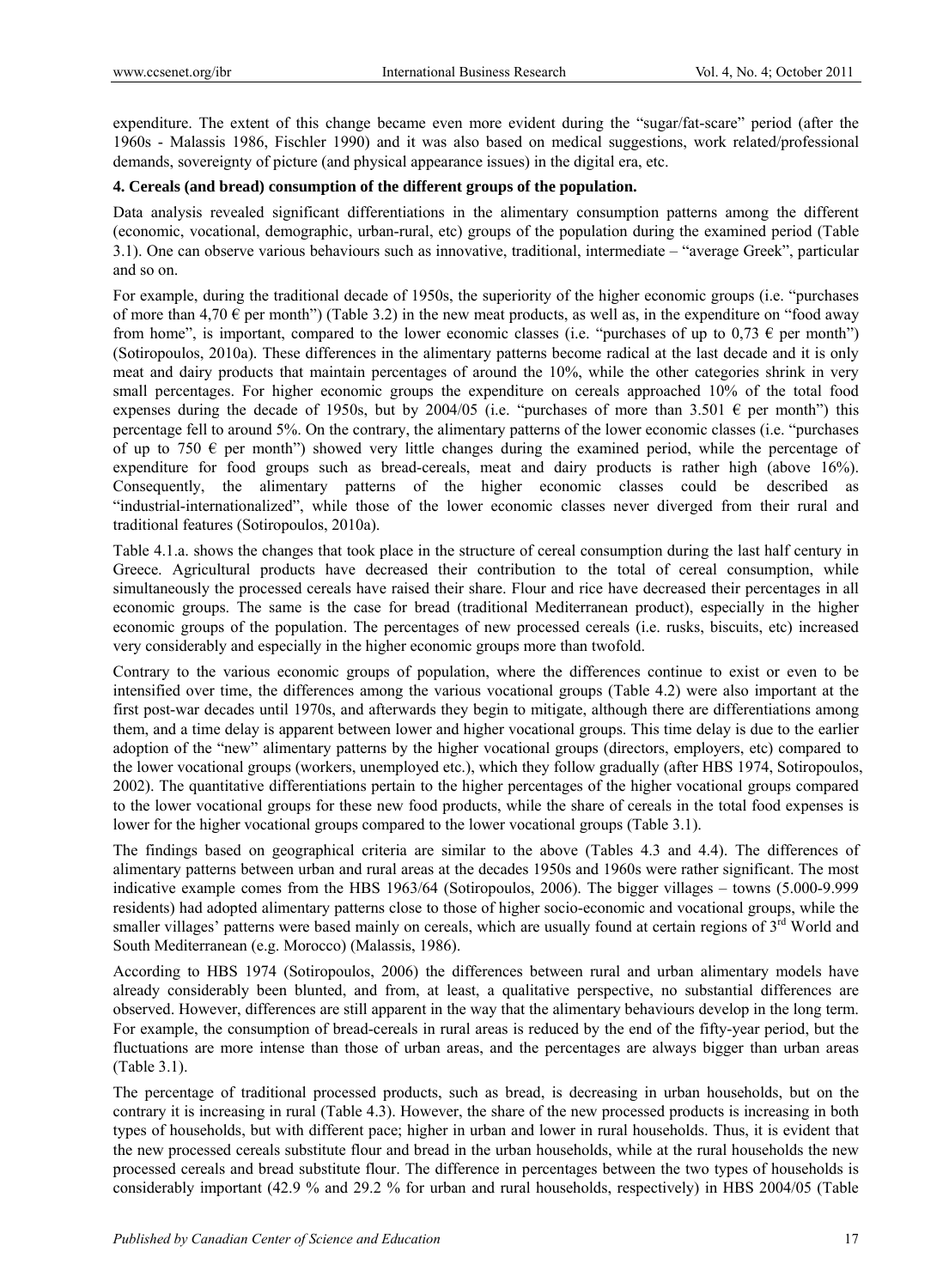4.3.). Thus, particularities and special divergences in the convergence of alimentary patterns are observed, since at the beginning of the examined period the differences were minimal (18.9% and 17.5% for urban and rural households, respectively).

The analysis based on demographic criteria (Tables 3.1, 4.5 and 4.6) revealed significant differences among the relevant groups of the population and over time. The structure of alimentary patterns of big households ("8 members and more" in HBS 1957/58 and 1963/64 and "6 members and more" in all the subsequent HBSs), as well as of elderly ages ("75 years old and more") very little changed during the last fifty-year period, even though it slowly diverged from its agricultural and plant features. On the contrary, the small households ("1 member") and even more the younger ages ("up to 24 years old") along with the higher economic are the "leaders" of industrialised-internationalised behaviours and consequently of the changes of alimentary patterns in Greece. Although, at the beginning of the examined period, the differences among the above mentioned groups were minimal, the younger ages show (after the higher economic groups) the lower percentage in cereals consumption, unlike elderly ages, and high degree of industrialisation. Elderly households present a moderate degree of industrialization regarding cereals consumption.

The seasonality of cereals consumption patterns seems to decrease after the HBS 1974 (Sotiropoulos, 2002) and it is becoming even smaller after the decade of 1980s' (Table 4.7). Processed cereals and bread are predominant during all seasons of the year.

Finally, the consumption patterns of bread, the symbolic element of cereals, are highly influenced by the socio-demographic environment. This environment is not positive, from biological perspective, at the end of the examined fifty-year period, in terms of calories, fats, sugars and proteins consumption, since this had already reached to relatively high levels by the decade of 1980s. Moreover, the modern nature of work and social relationships do not require high levels of such elements consumption. The work is not manual any more to the extend it used to be at the decade of 1950s, due to the enormous reduction of farmers and workers' percentage and to the great technological changes in working conditions. Automatisms, air conditioning, ergonomics and other technological improvements, as well as the "office environment", do not require any more a substantial and simultaneously cheap meal or snack based on bread. Instead, more vitamins and minerals, that generally strengthen memory and other intellectual functions, are necessary.

The modern transportation, communication and residential conditions reduced drastically the daily needs for human energy and they contributed to the great increase of food choices and to the association of meals with other activities such as work, entertainment, etc. Thus, the traditional lunch or dinner lost its social and functional role in the patriarchal family and it has been replaced, to great extend, by smaller and more frequent food intakes [snacks, chips, toast, cheese pies, meat (mainly pork) skewers, hamburgers, etc].

## **5. Results of statistical analyses**

Two-Ways ANOVA analysis (Table 5) showed that the F statistic regarding the factor FOOD is 41.95 with 4 and 25 degrees of freedom. P value is less than 0.001, indicating that there is statistically significant difference in the percentage of the various food categories over time.

According to the first regression analysis (bread percentage over time) the estimate of coefficient b is different from zero and it is statistically significant, as  $p < 0.01$ . The estimate of coefficient b for the second regression analysis (processed cereals percentage over time) is also different from zero and it is statistically significant, at  $p = 0.005$ . Thus, the analyses confirmed the statements that bread consumption is reducing over time, while processed cereals consumption is increasing.

## **6. Conclusions**

The examination of alimentary consumption in post-war Greece using economical, socio-vocational, geographical and demographical criteria demonstrates the changeable nature of dietary behaviour. Cereals consumption in Greece during the last half century changed significantly in terms of characteristics, industrialisation and internationalisation. The traditional alimentary patterns, based on bread consumption, loose their significance, cereals consumption (and especially of traditional bread) is decreased drastically in favour of processed and international-"western" origin products.

The socio-economic groups that contribute to these changes are the higher economic and vocational groups of population, the younger ages, the urban households, especially of Athens and Thessalonica, and the households with few members. On the contrary, the elderly ages, the lower vocational groups of population, the rural households and mainly the lower economic groups behave relatively traditionally and they industrialise – internationalise their consumption patterns at lower pace.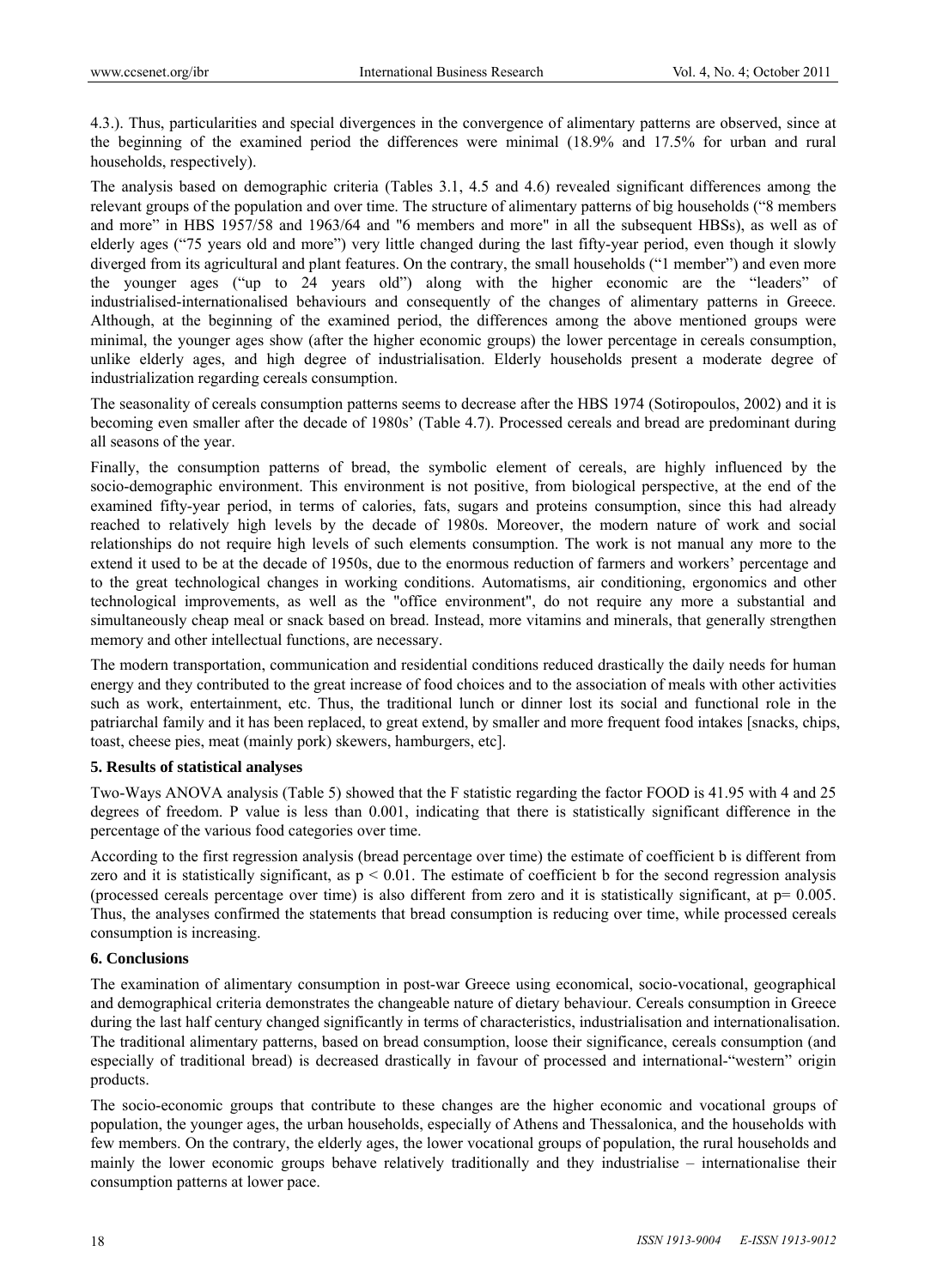## **References**

Deaton, A. (1992). *Understanding consumption*, Oxford, Clarendon Press

E.S.Y.E. (several years). *Household Budget Surveys (HBS) 1957/58, 1963/64, 1974, 1981/82, 1988/89, 1993/94, 1998/99, 2004/05.* The National Statistical Service of Greece. Athens, Greece.

Fischler, Cl. (1990). *L' Homnivore*, Paris, Odile Jacob.

Georgakopoulos, G., & Thomson, I. (2005). Organic Salmon Farming: Risk Perceptions, Decision Heuristics, and the Absence of Environmental Accounting. *Accounting Forum*, Vol. 29(1), 49 – 75. doi:10.1016/j.accfor.2004.12.002, http://dx.doi.org/10.1016/j.accfor.2004.12.002

Georgakopoulos, G., & Thomson, I. (2008). Social Reporting, Engagements, Controversies and Conflict in an Arena Context. *Accounting Auditing & Accountability Journal,* Vol. 21(8), 1116 - 1143. doi:10.1108/09513570810918788, http://dx.doi.org/10.1108/09513570810918788

Georgakopoulos, G., Ciancanelli, P., Coulson, A., & Kaldis, P. (2008). Stewardship and Risk: an Empirically Grounded Theory of Organic Fish Farming in Scotland. *The Agricultural Economics Review*, Vol. 9(2), 16 – 30

Georgakopoulos, G., Thomson, I., Coulson, A., Sotiropoulos, I., & Kaldis, P. (2006). Exploring Social, Financial and Ecological Risks of the Scottish Salmon Industry: an Empirical Evidence for the Business Decision Making to go Organic. *The Southeuropean Review of Business Finance and Accounting*, Vol. 4(1), 5 – 42

Lancaster, K. (1966). A new approach to consumer theory, *Journal of political economy*,  $n^{\circ}$  74, 132 – 157. doi:10.1086/259131, http://dx.doi.org/10.1086/259131

Malassis, L. (1986). *Economie agroalimentaire,* Tome III, Paris, Cujas

Montanari, M. (1993). *La Fame e L' Abbondanza. Storia dell' Alimentazione in Europa*, Roma, ed. G.Laterza & Figli

Sotiropoulos, I., & Demoussis, M. (2002). Η διατροφική κατανάλωση στην Ελλάδα κατά τη μεταπολεμική πεντηκονταετία 1950-1999*.* (Dietary Consumption in Greece During the Postwar Period 1950 – 1999)*.* Paper presented in the *7th Panhellenic Conference of E.T.A.G.R.O*. Proceedings, 457-469

Sotiropoulos, I., & Mygdakos, E. (2004). H διατροφική αυτοκατανάλωση στην Ελλάδα: 1957-1999. (Dietary Self-Consumption in Greece: 1957-1999)*.* Paper presented in the *17th Panhellenic Statistical Conference. The Statistical Insitute of Greece (E.S.I.)*. Proceedings, 407-414

Sotiropoulos, I., Mygdakos E., & Rezitis, A. (2006). Αστικά και Αγροτικά Διατροφικά Πρότυπα στην Ελλάδα την περίοδο 1957-1999: Οικονομική Ανάλυση Χαρακτηριστικών και Εξέλιξη αυτών. (Urban and Rural Dietary Patterns in Greece from 1957 to 1999: An Economic Analysis of their Characteristics and Their Evolution). Paper presented in the *19th Panhellenic Statistical Conference. The Statistical Institute of Greece (E.S.I.)*. Proceedings, 465-472

Sotiropoulos, I., Georgakopoulos, G., & Kyritsis, K. (2010a). Globalisation of the Alimentary Consumption Patterns in Greece (1957 to 2005); An economic analysis, *International Journal of Economics and Finance*, Vol. 2, No 1, 120-130

Sotiropoulos, I., Frangos, Const., & Frangos, Chr. (2010b). On a Broader Descripton of Alimentary Consumption Patterns: The case of Greece (1950-2005), *Journal of Mathematics Research*, Vol. 2, No 2, 65-72

| Anglo-Saxon | <b>Central-European</b> | Scandinavian | <b>Japanese</b> | <b>Mediterranean</b> | <b>Traditional</b> |          |
|-------------|-------------------------|--------------|-----------------|----------------------|--------------------|----------|
| Meat        | Meat                    | Fatty foods  | Fishes          | Cereals              | A) Cereals         |          |
| Milk        | Milk                    | Milk         | Cereals         | Legumes              | B) Vegetables      |          |
| Fats        | Fats $*$                | Fishes       |                 | Fruits & Vegetables  | C) Nomadic         | people** |
| Sugar       | Sugar $*$               |              |                 | Olive oil            |                    |          |

Table 1. Typical Products of Characteristic Alimentary Models.

\* (less quantities than Anglosaxon)

\*\*(cereals, milk, meat)

Source: L.Malassis, 1986, page 45.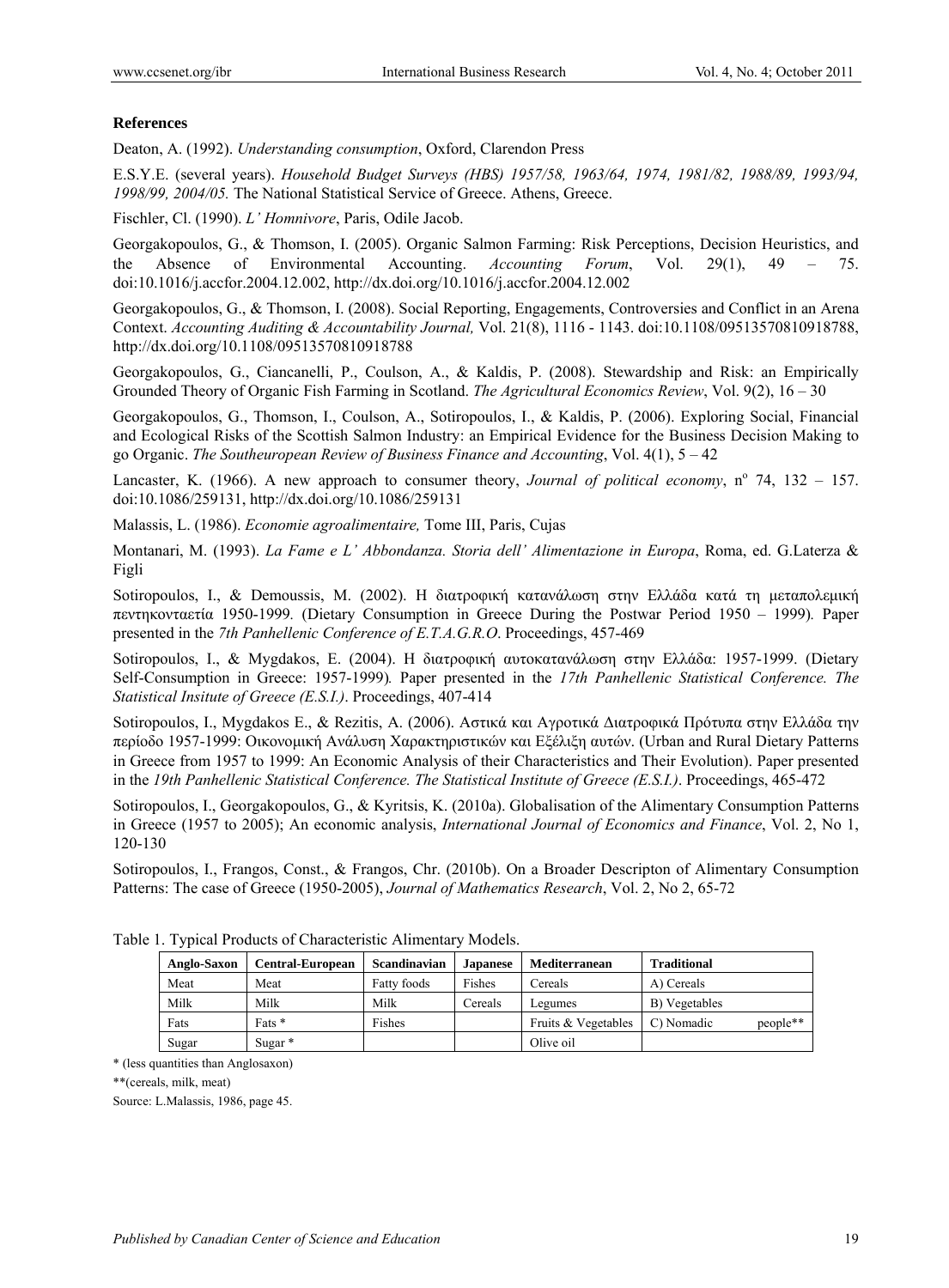| HBS:                     | 1957/58 | 1963/64 | 1974 | 1981/82 | 1987/88 | 1993/94 | 1998/99 | 2004/05 |
|--------------------------|---------|---------|------|---------|---------|---------|---------|---------|
| Bread                    | 67.0    | 31.3    | 55.3 | 55.1    | 49.9    | 55.6    | 50.5    | 50.7    |
| Flour                    | 6.4     | 24.1    | 8.7  | 8.2     | 5.2     | B.9     | 4.1     | 3.9     |
| Rice                     | 7.5     | 11.1    | 13.2 | 7.9     | 8.1     | 6.5     | 6.3     | 6.0     |
| <b>Processed Cereals</b> | 18.9    | 17.5    | 20.4 | 23.1    | 31.1    | 31.2    | 39.1    | 39.4    |
| Wheat, maize, etc        |         | 16.0    | 2.1  | 5.6     | 5.7     | 2.8     |         |         |
| Total                    | 100     | 100     | 100  | 100     | 100     | 100     | 100     | 100     |

Data Source: E.S.Y.E., (several years: HBS 1957/58, 1963/64, 1974, 1981/82, 1987/88, 1993/94, 1998/99, 2004/05).

#### Table 3.1. Cereals' Consumption per demographic group during 1957-2005, (%).

| HBS: | 1957/58 | 1963/64 | 1974 | 1981/82 | 1987/88 | 1993/94 | 1998/99 | 2004/05 |
|------|---------|---------|------|---------|---------|---------|---------|---------|
| I    | 10.4    | 10.5    | 6.0  | 6.3     | 7.0     | 8.2     | 6.7     | 7.1     |
| П    | 12.6    | 12.9    | 7.6  | 7.2     | 6.9     | 7.9     | 7.2     | 7.0     |
| Ш    | 16.1    | 17.7    | 9.2  | 8.4     | 8.6     | 9.7     | 8.4     | 8.4     |
| IV   | 18.0    | 18.6    | 9.7  | 8.8     | 8.7     | 10.5    | 9.6     | 9.1     |
| V    | 14.4    | 18.6    | 9.8  | 9.0     | 9.2     | 10.5    | 9.1     | 9.0     |
| VI   | 12.3    | 14.9    | 9.1  | 7.2     | 8.2     | 8.9     | 7.6     | 8.2     |
| VII  | 21.2    | 19.2    | 10.9 | 10.2    | 10.9    | 12.8    | 11.2    | 10.3    |
| VIII | 15.6    | 17.9    |      | 8.2     | 8.8     | 10.1    | 9.1     | 9.6     |
| IX   | 20.8    | 27.7    |      | 9.3     | 10.2    | 11.9    | 11.1    | 10.4    |
| X    |         | 15.7    | 11.4 | 9.5     | 10.5    | 12.2    | 10.7    | 10.8    |
| XI   |         | 15.3    | 7.1  | 7.2     | 6.9     | 6.8     | 6.7     | 5.5     |
| XII  | 9.8     | 19.5    | 5.4  | 6.3     | 6.6     | 8.4     | 5.9     | 6.5     |
| XIII | 21.9    | 19.6    | 23.7 | 15.5    | 14.6    | 17.5    | 16.3    | 14.3    |
| XIV  | 15.6    | 14.4    | 8.5  | $8.0\,$ | 8.3     | 9.3     | 8.1     | 8.0     |
| XV   | 18.8    | 18.0    | 13.0 | 9.9     | 9.9     | 11.9    | 10.4    | 10.7    |

I. Higher Vocational Groups A': e.g. Directors, etc

II. Higher Vocational Groups B': e.g. Employers, etc

III. Lower Vocational Groups A': e.g. Employees or wage earners

IV. Lower Vocational Groups B': e.g. Craftsmen or workers

V. Lower Vocational Groups C': e.g. Unemployed or first-time work seekers

VI. Small households: 1 member

VII. Big households: "8 members and more" in HBS 1957/58 and 1963/64 and "6 members and more" in all the later HBSs

VIII."Couple with 2 children"

- IX. "Couple with 3 children"
- X. Elderly ages: 75 years old and more
- XI. Young ages: Up to 24 years old
- XII. Higher economic groups

XIII. Lower economic classes

XIV. Urban regions

XV. Rural regions

Data Source: E.S.Y.E., (several years: HBS 1957/58, 1963/64, 1974, 1981/82, 1987/88, 1993/94, 1998/99, 2004/05).

|  | Table 3.2. Expenditure of the Lower and Higher Economic Groups (in $\epsilon$ ). |  |  |
|--|----------------------------------------------------------------------------------|--|--|
|  |                                                                                  |  |  |

| Tuble $\mathcal{I}$ . Experience of the EUWE and Higher ECOnomic Groups (in $\mathcal{O}_L$ ). |          |             |       |         |         |         |          |         |  |  |  |  |
|------------------------------------------------------------------------------------------------|----------|-------------|-------|---------|---------|---------|----------|---------|--|--|--|--|
| <b>HBS</b>                                                                                     | 1957/58* | $1963/64**$ | 1974  | 1981/82 | 1987/88 | 1993/94 | 1998/99  | 2004/05 |  |  |  |  |
| Higher Economic Groups                                                                         | 4.70     | 4.70        | 88.04 | 293.47  | 880.41  | 173.88  | 2 934.71 | 3 501   |  |  |  |  |
| Lower Economic Groups                                                                          |          | 0.22        | 2.93  | 29.34   | 17.39   | 293.47  | 293.47   | 750     |  |  |  |  |

Note: HBS 1957/58 involved only urban households, HBS 1963/64 involved only rural households and all the later HBSs involved households of all regions.

\*: Data of HBS 1957/58 for smaller urban regions (10.000-30.000 residents) were used

\*\*: Data of HBS 1963/64 for bigger rural regions (5.000-9.999 residents) were used

Data Source: E.S.Y.E., (several years: HBS 1957/58, 1963/64, 1974, 1981/82, 1987/88, 1993/94, 1998/99, 2004/05).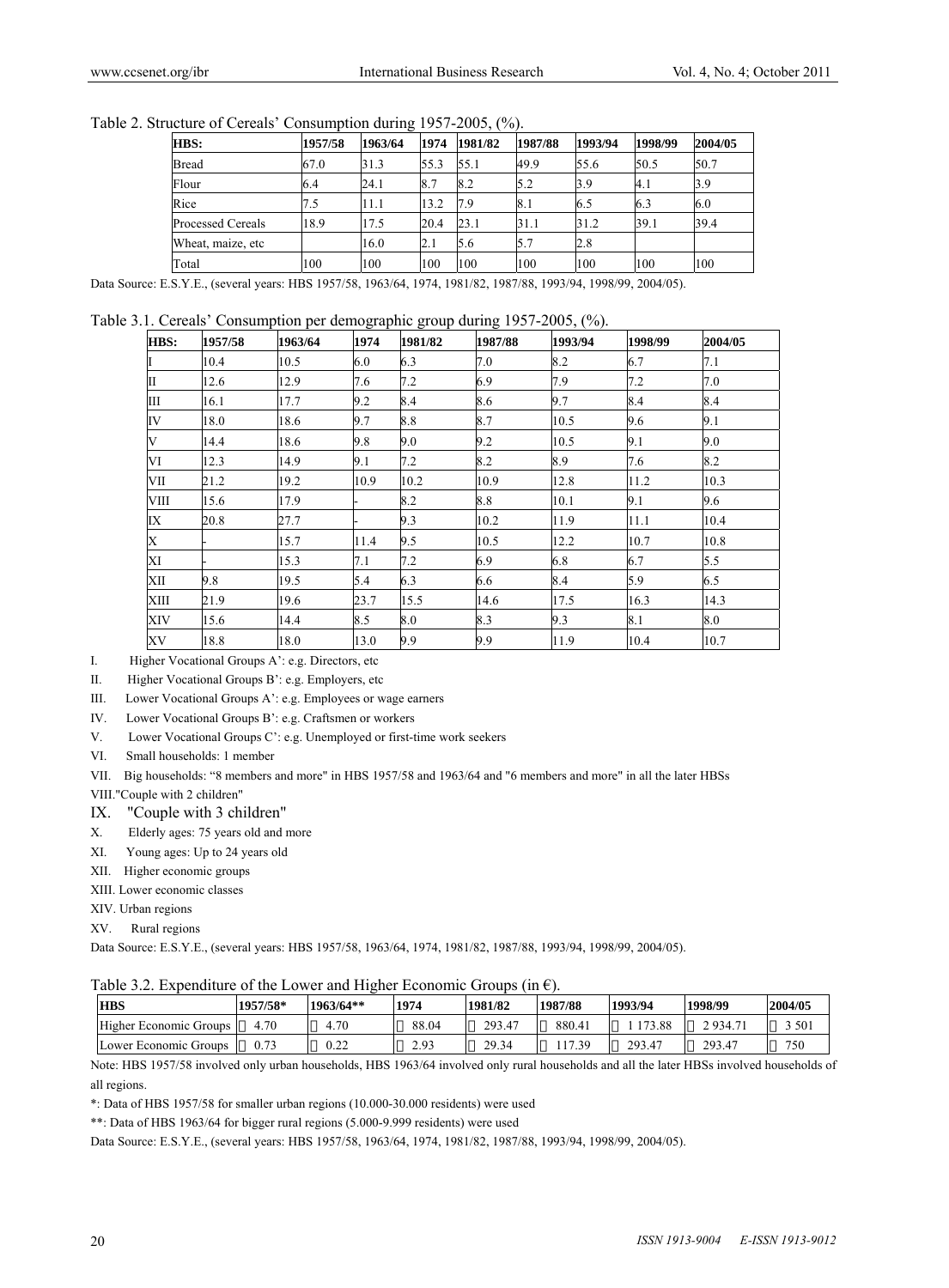|                   | <b>Lower Economic Groups</b> |         | <b>Higher Economic Groups</b> |         |  |
|-------------------|------------------------------|---------|-------------------------------|---------|--|
| <b>HBS</b>        | 1957/58                      | 2004/05 | 1957/58                       | 2004/05 |  |
| <b>Bread</b>      | 66.1                         | 57.6    | 63.5                          | 42.9    |  |
| Flour             | 10.8                         | 4.1     | 5.9                           | 3.5     |  |
| Processed cereals | 15.2                         | 31.6    | 23.2                          | 47.1    |  |
| Rice              | 7.9                          | 6.7     | 7.4                           | 6.5     |  |

Table 4.1.a. Structure of Cereals' Consumption of the Lower and Higher Economic Groups, HBS 1957/58 and 2004/05, (%).

Data Source: E.S.Y.E., (several years: HBS 1957/58 and 2004/05).

#### Table 4.1.b. Structure of Bread Consumption in HBS 1957/58, (%).

|             | Lower                  | <b>Higher</b>          |
|-------------|------------------------|------------------------|
|             | <b>Economic Groups</b> | <b>Economic Groups</b> |
| Brown bread |                        | 10.0                   |
| White bread | 42.5                   | 90.0                   |
| Total       | 100.0                  | 100.0                  |

Note: Records on the various types of bread do not exist in HBS 1974 and afterwards. Data Source: E.S.Y.E., (HBS 1957/58).

|                             |  | Table 4.2. Structure of Cereals' Consumption of the Lower and Higher Vocational Groups, HBS 1963/64 and |  |  |  |  |  |
|-----------------------------|--|---------------------------------------------------------------------------------------------------------|--|--|--|--|--|
| $2004/05,$ $\binom{0}{0}$ . |  |                                                                                                         |  |  |  |  |  |

|                   | <b>Higher</b> |           |            | Socio-VocationalLower Socio-Vocational GroupsHigher |           |                  |         | <b>VocationalLower Vocational Groups</b> |
|-------------------|---------------|-----------|------------|-----------------------------------------------------|-----------|------------------|---------|------------------------------------------|
|                   | Groups        |           |            |                                                     |           | Groups           |         |                                          |
|                   | Employers     | Employers | Unemployed | Non-workers                                         | Directors | <b>Directors</b> | Workers | Craftsmen/<br>workers                    |
| <b>HBS</b>        | 1963/64       | 2004/05   | 1963/64    | 2004/05                                             | 1963/64   | 2004/05          | 1963/64 | 2004/05                                  |
| <b>Bread</b>      | 34.5          | 45.9      | 35.5       | 52.4                                                | 55.5      | 47.6             | 39.2    | 54.0                                     |
| Flour             | 24.2          | 3.5       | 23.8       | 4.7                                                 | 13.8      | 3.5              | 13.1    | 3.3                                      |
| Processed cereals | 21.7          | 44.9      | 19.9       | 36.3                                                | 15.6      | 43.0             | 15.6    | 37.2                                     |
| Rice              | 9.7           | 5.7       | 11.5       | 6.6                                                 | 15.1      | 5.9              | 8.1     | 5.5                                      |
| Other cereals *   | 10.0          |           | 9.3        |                                                     |           |                  | 24.1    |                                          |

Note: Data of HBS 1963/64 were used since detailed data per product from HBS 1957/58 did not exist for these population groups. \*: (wheat, maize etc.)

Data Source: E.S.Y.E., (several years: HBS 1963/64 and 2004/05).

Table 4.3. Structure of cereals' consumption in urban and rural regions, HBS 1957/58 and 2004/05, (%).

|                   | Urban regions |         |         |             | <b>Rural regions</b> |         |  |  |
|-------------------|---------------|---------|---------|-------------|----------------------|---------|--|--|
| <b>HBS</b>        | 1957/58       | 1981/82 | 2004/05 | $1963/64$ * | 1981/82              | 2004/05 |  |  |
| <b>Bread</b>      | 67.0          | 58.7    | 47.6    | 31.3        | 4.6                  | 59.2    |  |  |
| Flour             | 6.4           | 4.3     | 3.4     | 24.1        | 71.5                 | 5.6     |  |  |
| Processed cereals | 8.9           | 30.2    | 42.9    | 17.5        | 17.0                 | 29.2    |  |  |
| Rice              | 7.5           | 6.8     | 6.1     | 11.1        | 6.9                  | 6.0     |  |  |

Note: HBS 1957/58 involved only urban households, while HBS 1963/64 involved only rural households. \* (wheat, maize etc=16%)

Data Source: E.S.Y.E., (several years: HBS 1957/58, 1963/64, 1981/82 and 2004/05).

Table 4.4. Structure of Cereals' Consumption in Athens, Thessaloniki, Crete and Thessaly, HBS 1957/58, 1981/82 and 2004/05, (%).

|                   | Athens |      |                                                                                 | Thessaloniki |      |      | Crete |      | Thessaly |      |
|-------------------|--------|------|---------------------------------------------------------------------------------|--------------|------|------|-------|------|----------|------|
| <b>HBS</b>        |        |      | 1957/58 1981/82 2004/05 1957/58 1981/82 2004/05 1981/82 2004/05 1981/82 2004/05 |              |      |      |       |      |          |      |
| <b>Bread</b>      | 68.6   | 57.6 | 45.6                                                                            | 75.5         | 66.4 | 48.5 | 48.0  | 40.9 | 51.5     | 58.4 |
| Flour             | 3.0    | 3.2  | 3.1                                                                             | 3.8          | 3.0  | 3.7  | 9.5   | 5.2  | 9.3      | 3.9  |
| Processed cereals | 20.8   | 32.7 | 45.2                                                                            | 13.6         | 24.4 | 41.2 | 31.6  | 48.5 | 29.4     | 31.8 |
| Rice              | 7.4    | 6.6  | 6.1                                                                             | 7.2          | 6.2  | 6.6  | 10.9  | 5.4  | 9.8      | 5.9  |

\* For Crete and Thessaly earlier data are not available.

Data Source: E.S.Y.E., (several years: HBS 1957/58, 1981/82 and 2004/05).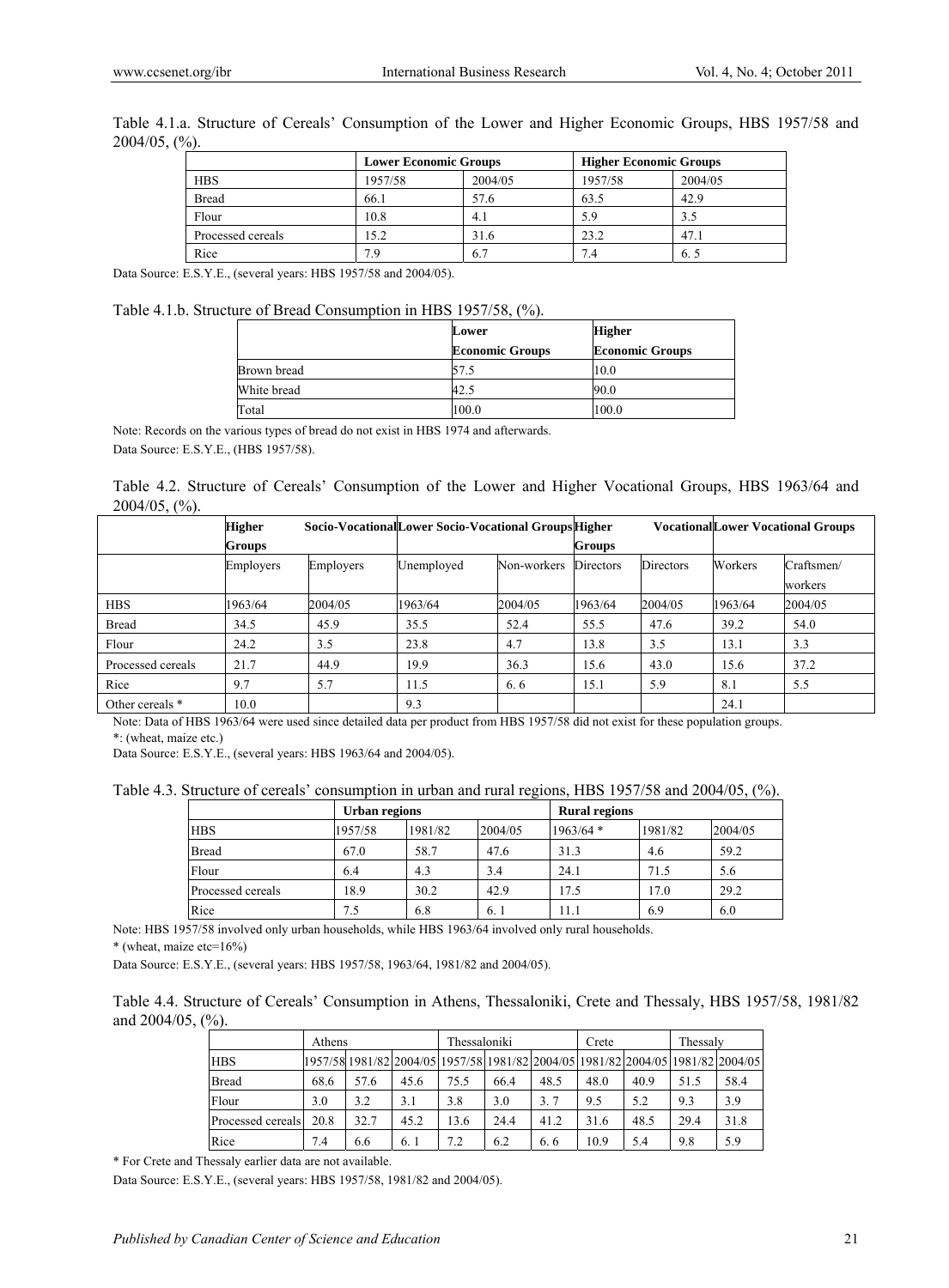|                   | <b>Small households</b> |         |         | <b>Big households</b> |         |         |  |
|-------------------|-------------------------|---------|---------|-----------------------|---------|---------|--|
| <b>HBS</b>        | 1957/58                 | 1981/82 | 2004/05 | 1957/58               | 1981/82 | 2004/05 |  |
| <b>Bread</b>      | 61.2                    | 50.6    | 46.6    | 64.3                  | 49.8    | 55.6    |  |
| Flour             | $\mathbf{\tau}$<br>1. . | 5.5     | 3.5     | 6.8                   | 14.1    | 5.4     |  |
| Processed cereals | 28.1                    | 34.1    | 42.2    | 22.8                  | 27.8    | 34.0    |  |
| Rice              | 8.4                     | 9.7     | 7.7     | 6.3                   | 8.3     | 5.0     |  |

Table 4.5. Structure of Cereals' Consumption in Small (1 member) and Big\* households, HBS 1957/58, 1981/82 and 2004/05, (%).

\*: "8 members and more" in HBS 1957/58 and 1963/64 and "6 members and more" in all the subsequent HBSs. Data Source: E.S.Y.E., (several years: HBS 1957/58, 1981/82 and 2004/05).

Table 4.6. Structure of cereals' consumption according to age groups, HBS 1963/64, 1981/82 and 2004/05, (%).

|                   |                                                            | Elderly person (75 years old or |         |         | Young person (up to 24 years old) |         |
|-------------------|------------------------------------------------------------|---------------------------------|---------|---------|-----------------------------------|---------|
|                   | more) as head of the household<br>as head of the household |                                 |         |         |                                   |         |
| <b>HBS</b>        | 1963/64                                                    | 1981/82                         | 2004/05 | 1963/64 | 1981/82                           | 2004/05 |
| <b>Bread</b>      | 41.4                                                       | 55.9                            | 51.4    | 24.8    | 54.1                              | 43.3    |
| Flour             | 25.4                                                       | 7.5                             | 4.5     | 27.0    | 1.5                               | 1.0     |
| Processed cereals | 20.1                                                       | 24.7                            | 37.7    | 16.5    | 39.6                              | 50.8    |
| Rice              | 12.6                                                       | 11.8                            | 6.4     | 8.4     | 4.9                               | 4.9     |
| Other cereals     | 0.5                                                        |                                 |         | 23.4    |                                   |         |

Note: Data of HBS 1963/64 were used since detailed data per product from HBS 1957/58 did not exist for these population groups. Data Source: E.S.Y.E., (several years: HBS 1963/64, 1981/82 and 2004/05).

| Table 4.7. Structure of Cereals' Consumption per Season of Year, HBS 1963/64, 1981/82 and 2004/05, (%). |  |  |
|---------------------------------------------------------------------------------------------------------|--|--|
|                                                                                                         |  |  |

|                   | Summer  |         |         | Autumn  |         |         | Winter  |         |         | <b>Spring</b> |         |         |
|-------------------|---------|---------|---------|---------|---------|---------|---------|---------|---------|---------------|---------|---------|
| <b>HBS</b>        | 1963/64 | 1981/82 | 2004/05 | 1963/64 | 1981/82 | 2004/05 | 1963/64 | 1981/82 | 2004/05 | 1963/64       | 1981/82 | 2004/05 |
| <b>Bread</b>      | 41.8    | 51.2    | 52.9    | 29.3    | 58.0    | 52.7    | 21.8    | 55.1    | 47.3    | 31.8          | 55.3    | 50.5    |
| Flour             | 18.1    | 9.4     | 3.5     | 33.3    | 6.7     | 3.4     | 22.1    | 8.2     | 4.3     | 23.9          | 15.7    | 5.0     |
| Processed cereals | 15.0    | 31.9    | 37.6    | 19.9    | 27.0    | 37.5    | 19.0    | 28.8    | 42.5    | 16.4          | 30.5    | 39.9    |
| Rice              | 11.1    | 7.6     | 6.0     | 11.9    | 8.3     | 6.4     | 10.2    | 7.9     | 5.9     | 11.2          | 8.5     | 4.6     |
| Other cereals     | 14.1    |         |         | 5.6     |         |         | 26.9    |         |         | 16.6          |         |         |

Note: Data of HBS 1963/64 were used since detailed data per product from HBS 1957/58 did not exist for these population groups. Data Source: E.S.Y.E., (several years: HBS 1963/64, 1981/82 and 2004/05).

#### Table 5. Results of statistical analyses

Tests of Between-Subjects Effects

Dependent Variable: Percentage of Consumption

| Source          | Type III Sum of        |    |             |        |       |
|-----------------|------------------------|----|-------------|--------|-------|
|                 | Squares                | df | Mean Square | F      | Sig.  |
| Model           | 28959,592 <sup>a</sup> | 12 | 2413,299    | 35,260 | .000  |
| <b>PARATROF</b> | 11485,562              | 4  | 2871,391    | 41,953 | ,000  |
| <b>PARBXRON</b> | 19.542                 |    | 2,792       | .041   | 1,000 |
| Error           | 1711,088               | 25 | 68,444      |        |       |
| Total           | 30670,680              | 37 |             |        |       |

a. R Squared =  $,944$  (Adjusted R Squared =  $,917$ )